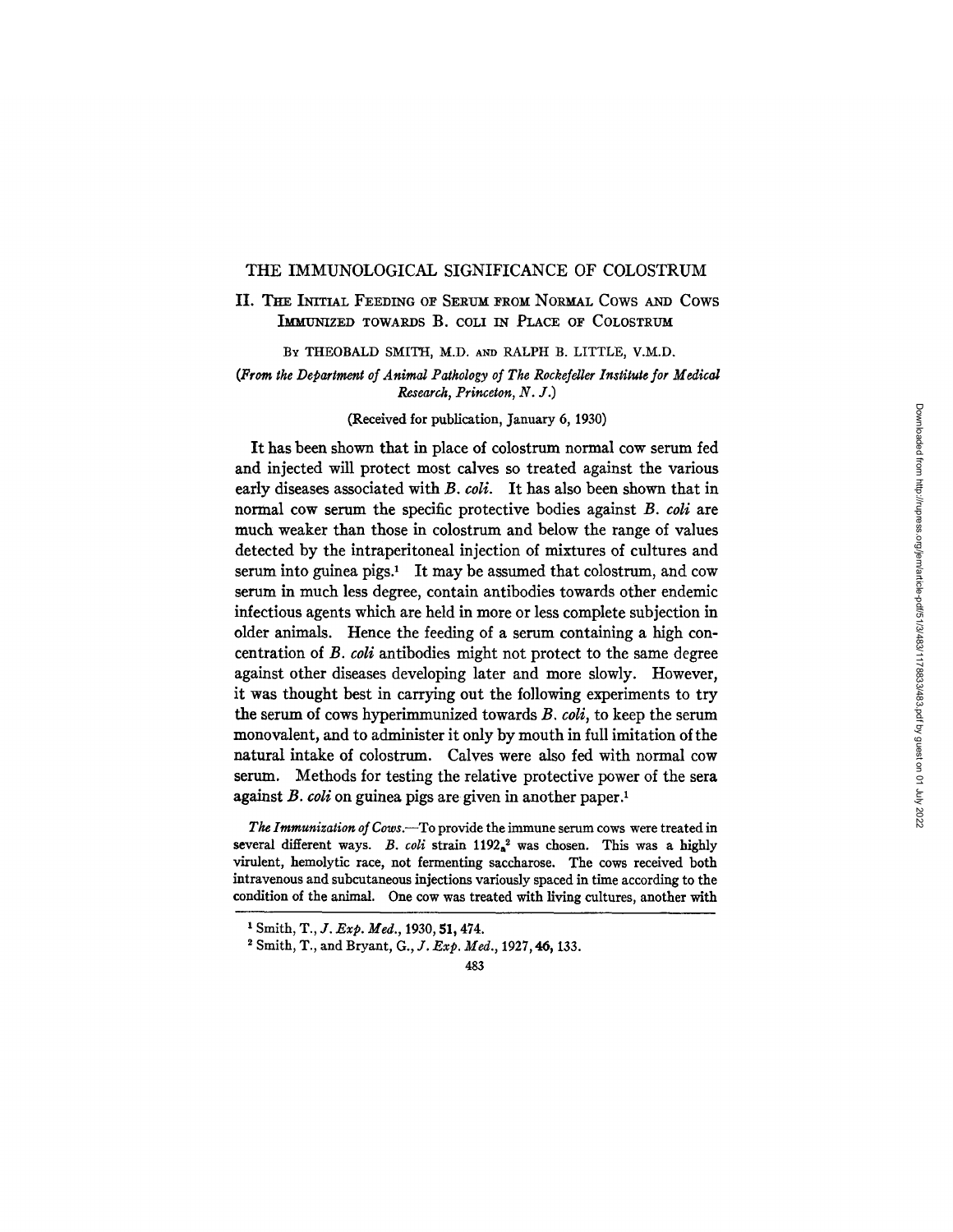cultures heated at 62°C. for 30 minutes, a third received heated cultures of the mutant designated 1192<sub>b</sub>, and a fourth bouillon culture filtrates. All intravenous injections were followed by more or less prompt reactions on the part of the respiratory system similar to the disturbances produced in calves by the intravenous injection of filtrates.<sup>3</sup> To avoid too great depression as a result of intravenous injections, the subcutaneous route was frequently used. Large local swellings appeared with or without a febrile reaction, which always followed intravenous administration. There was evident a tendency towards hypersensitiveness when the treatment had progressed 6 or more months. The doses then had to be reduced accordingly.

Table I gives a few data concerning these treated cows. The protective titer of the sera as tested on guinea pigs was about the same for

| No. of<br><b>COW</b> | <b>Breed</b>                                      | Strain of<br>B. coli             | Treatment                                                           | <b>Treatment</b><br>begun                                     | Treatment<br>terminated                                      | Protec-<br>tive titer<br>of serum       |
|----------------------|---------------------------------------------------|----------------------------------|---------------------------------------------------------------------|---------------------------------------------------------------|--------------------------------------------------------------|-----------------------------------------|
| 1109<br>A<br>B<br>C  | Guernsey<br>Holstein<br><b>Tersey</b><br>Guernsey | 1127,<br>1192.<br>1192.<br>1192ь | Living culture<br>"<br>"<br>"<br>Heated<br>$\epsilon$<br>$\epsilon$ | Nov., 1924<br>$\epsilon$<br>1925<br>Sept., 1926<br>Dec., 1927 | April, 1925<br><b>July, 1927</b><br>"<br>1927<br>March, 1928 | cc.<br>0.1<br>0.005<br>0.005<br>$0.02*$ |
| Ð                    | "                                                 | 1192.                            | Culture filtrate                                                    | Nov., 1926                                                    | June, 1927                                                   | 0.5                                     |

TABLE I *Immunization of Cows to B. coll* 

\* Towards mutant.

the cows treated with living and heated cultures respectively. The 48 hour bouillon filtrates failed to produce a potent serum. The serum of the cow treated with heated cultures of the *B. coli* mutant had little or no protective power over the original or (a) form but was quite effective in presence of the mutant.

*The Feeding of Newborn Calves with Serum from Normal and [mmunized Cows in Place of Colostrum.* The method adopted for handling the calves selected for the serum treatment did not differ appreciably from that used in earlier work.

The calf was taken from the dam immediately after birth to the warmed Department units and thoroughly dried by rubbing with towels. Every effort was made to keep the animal protected from undue **exposure.** 

z Smith, T., and Little, R. B., *Y. Exp. Med.,* 1927, 46, 123.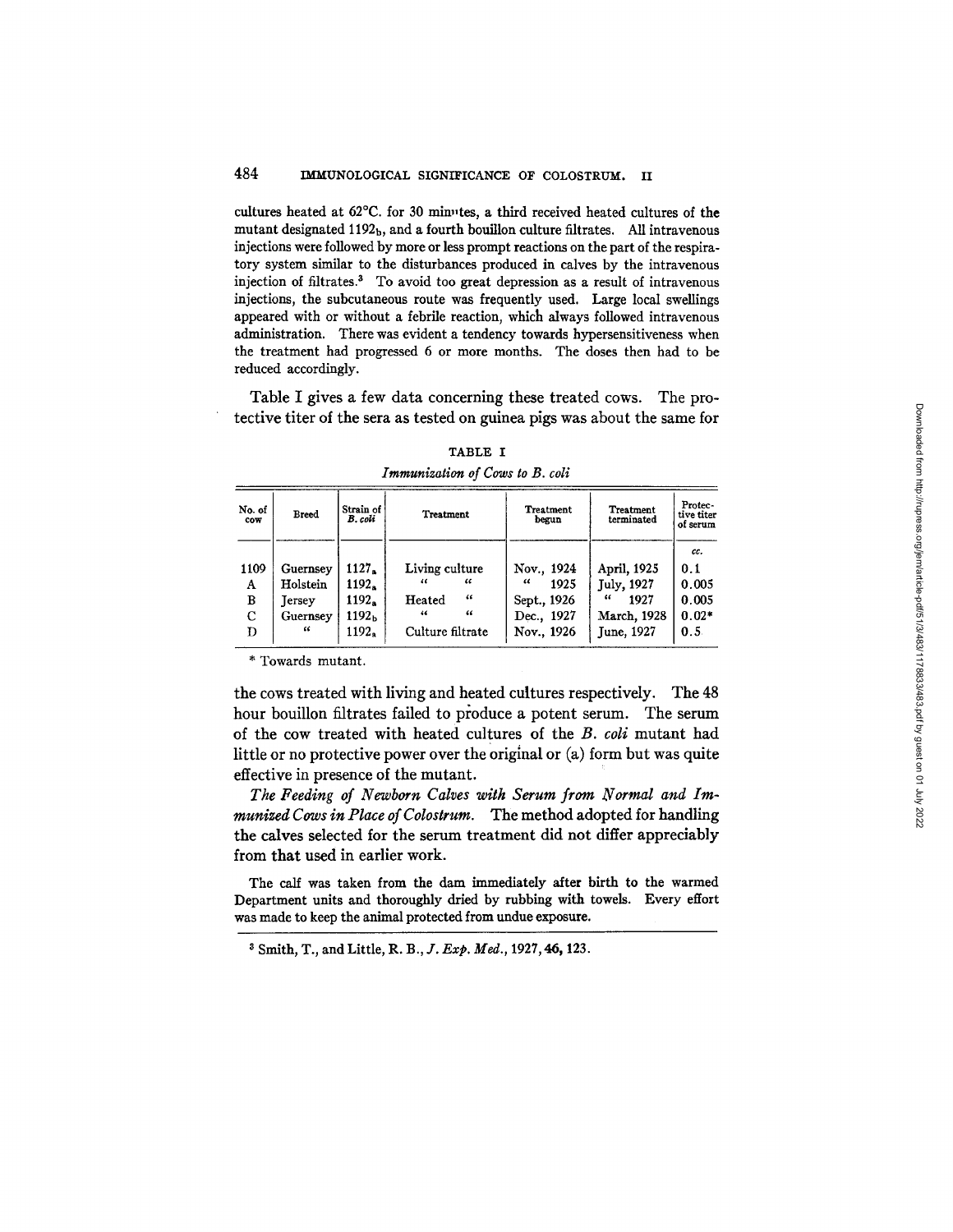The serum was fed from a bottle, provided with a nipple, in three doses, each time mixed with milk. In the first and the second group, the first dose, given as soon as possible and usually within an hour after birth, was about 400 cc. serum. The second dose of 200 cc. was given about 6 to 7 hours later, and the third of 100 cc. from 6 to 10 hours after the second. The total amount of serum, 600 to 700 cc., was thus fed within the first 18 hours of life. In the third group larger amounts were given, also in 3 doses. Thereafter milk from cows well along in lactation was fed 3 times a day, at first from bottles and them from a pail. After 4 weeks some hay and grain were added to the ration.

For agglutination and protection tests blood was withdrawn from a jugular by piercing it with a hollow needle and allowing the blood to run into sterile containers. The tests were made as described in another article. 1

Urine was obtained whenever possible either when passed voluntarily or by gentle manipulation of the external genitals. The examination was limited to the following operations. The deposits of cloudy fluid thrown down with the centrifuge were examined microscopically. Cloudy samples were filtered until clear. The clear urine was slightly acidified with acetic acid, brought to boiling in a graduated centrifuge tube, and the bulk of any coagulum which had formed measured after 24 hours sedimentation. This quantity divided by the total volume of urine in the graduate is given as per cent protein precipitate. There were also recorded the specific gravity, color, and reaction to litmus. The temperature was taken twice daily. Most of these data have not been reproduced in this paper.

The experiments were carried out on 3 groups of calves in 3 successive **years. The gross results are given in Table II, III, and IV. Each**  group will be briefly discussed and the results summarized.

*First Group (1926-7).*—Two calves fed milk from an immune cow both succumbed within a few days after birth. The lesions indicated *B. coli* septicemia associated with unrestricted multiplication of *B. coli* in the small intestine. Nine calves which were fed serum of cows treated with living and dead *B. coli* cultures lived beyond the scours period without manifesting any appreciable disturbance. The serum of the fed calves in nearly aU cases contained a demonstrable increase of *B. ¢oli* aggiutinins and antibacterial substances. Of three calves receiving serum of an untreated cow, one died on the 9th day. One calf receiving serum of the filtrate-treated cow (D) survived, the other died when 4 days old.

Subsequent happenings in calves kept until at least a month old presented new problems. Two manifested symptoms referable to disturbances of the central nervous system. One of these and three others developed a renal disease differing essentially from that described as the "white-spotted kidney" due to *B. coli.<sup>4</sup>* Two were killed too soon (12 and 21 days respectively) to warrant the inference that

<sup>4</sup> Smith, T., *J. Exp. Med.,* 1925, 41,413.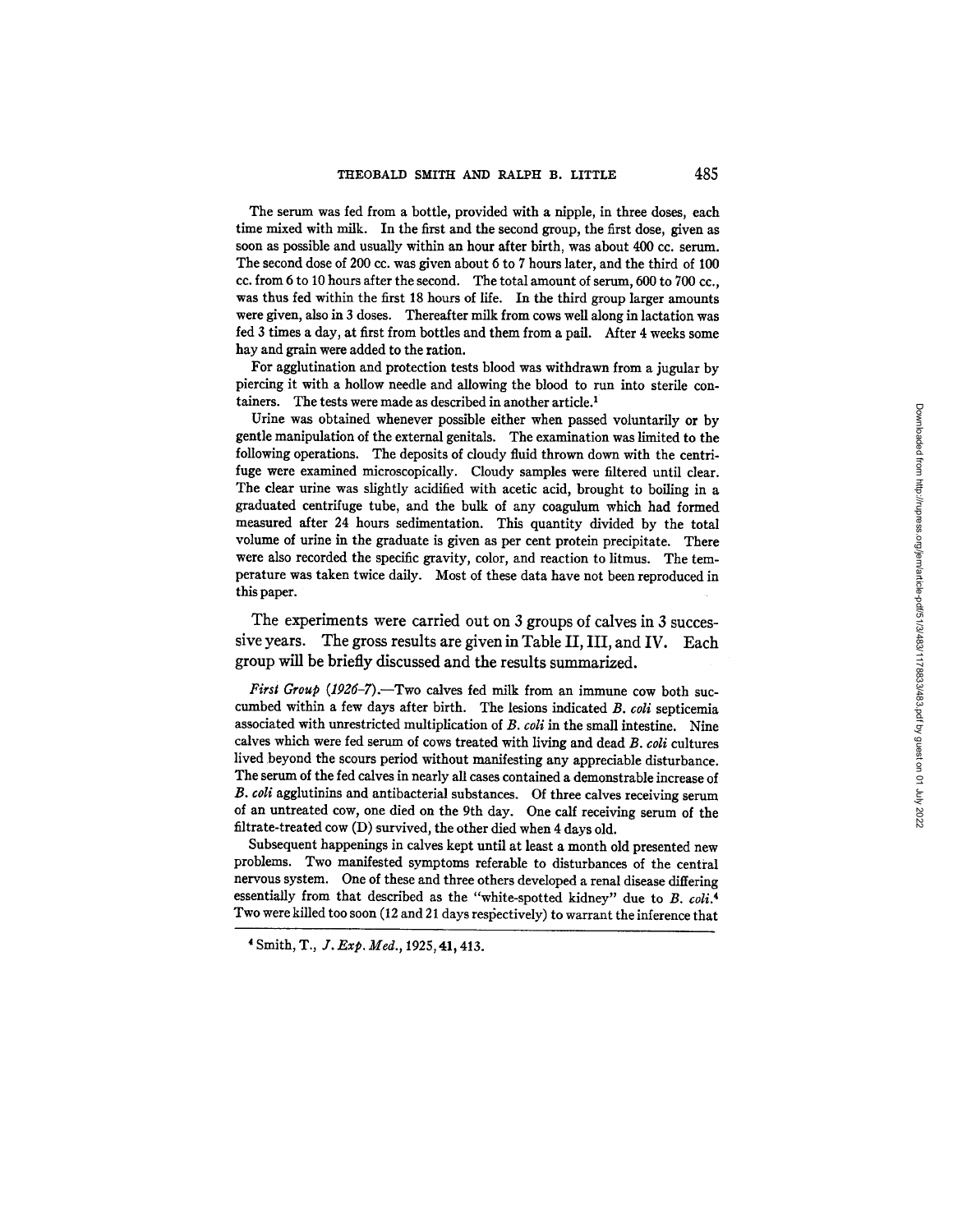|          | OULTON Since Nowal cash I can I conce (COV) in the Conce of Co |
|----------|----------------------------------------------------------------|
|          |                                                                |
|          |                                                                |
|          |                                                                |
| TABLE II |                                                                |
|          |                                                                |
|          |                                                                |
|          |                                                                |

|      |                                                         |                                 |                    |                                     |                    | First Group. Calves Fed Serum From Normal and Immunized Cows (600-700 Cc.)* |
|------|---------------------------------------------------------|---------------------------------|--------------------|-------------------------------------|--------------------|-----------------------------------------------------------------------------|
| ż    | Breed and sex                                           | Date of birth                   | Weight at<br>birth | Fed serum of cow                    | Weight at<br>death | Result                                                                      |
|      |                                                         | 1926                            | ıb.                |                                     | ib.                |                                                                             |
| 1369 | Guernsey male                                           | May 20                          | SS,                | $(M$ ilk only of $A^{**}$ )         | ł                  | B. coli septicemia.<br>Dead in 2 days.                                      |
| 1396 | ¥                                                       | Nov. 24                         | $\overline{1}$     | Normal serum                        | I                  | Hemorrhages in 4th stomach.<br>š<br>$\ddot{a}$                              |
| 1401 | $\frac{3}{2}$<br>Holstein                               | $\mathbf{\hat{z}}$<br>.<br>Dec. | g                  | ă                                   | X                  | Killed in 12 days. Slightly fatty liver and                                 |
|      |                                                         |                                 |                    |                                     |                    | renal congestion.                                                           |
| 1403 | female<br>嵩                                             | ă                               | g)                 |                                     | 127                | Normal.<br>Killed in 21 days.                                               |
| 1405 | male<br><br>¥                                           | $\infty$                        | $33\,$             | $\triangle$ $\triangle$ $\triangle$ | 149                | š<br>"34                                                                    |
| 1408 | ă                                                       | $\overline{\mathbf{z}}$<br>ă    | <u>ිප</u>          |                                     | $\mathfrak{f}$     | þ,<br>$\ddot{\phantom{0}}$<br>$\cdots$ 23<br>Sold                           |
|      |                                                         | 1927                            |                    |                                     |                    |                                                                             |
| 1411 | ង                                                       | $\mathbf{a}$<br>Jan.            |                    | D <sup>***</sup>                    | 165                | Killed in 77 days. Renal lesions.                                           |
| 1412 | female<br>ತ: ಪ                                          | 14<br>u.                        |                    | Normal serum                        | I                  | Used in another experiment when 34 days old.                                |
| 1416 | š                                                       | Feh.1                           | 222                | $B***$                              | $\mathbf{l}$       | days old. Renal lesions.<br>Killed when 97                                  |
|      |                                                         |                                 |                    |                                     |                    | Blindness.                                                                  |
| 1417 | ă<br>Guernsey                                           | ∢<br>¥                          |                    | ₽                                   | I                  | Killed when 97 days old. Normal.                                            |
| 1418 | ¥<br>Holstein                                           | ¥                               | <u>ន ខ</u>         | ⋖                                   | \$                 | Dies when 30 days old in convulsions.                                       |
| 1421 | male<br>Jersey                                          | March <sup>1</sup>              | ន                  | $\Box$                              | $\mathbf{I}$       | in 4 days. Hemorrhages in 4th stomach.<br>$\ddot{ }$                        |
|      |                                                         |                                 |                    |                                     |                    | Scours.                                                                     |
| 1423 | ž<br>Holstein                                           | 4                               | 33                 | (Milk only of A)                    | $\mathbb{I}$       | Dies in 5 days. Scours. Peritonitis.                                        |
| 1430 | ¥.<br>3                                                 | April                           | <b>SS</b>          | (Control)                           | 214†               | Killed when 96 days old. Normal.                                            |
| 1431 | ¥                                                       | ۰<br>Į.                         |                    | $\approx$ $\leq$                    | 210                | ž<br>$75$ $\alpha$<br>$\ddot{ }$                                            |
| 1434 | Guernsey female                                         | 13<br>$\ddot{a}$                | $\mathbf{Q}$       |                                     | న                  | Moribund when 44 days old. Hemorrhages in                                   |
|      |                                                         |                                 |                    |                                     |                    | 4th stomach. Renal lesions.                                                 |
| 1437 | ă<br>z                                                  | ŋ<br>May                        | $\mathbb{R}$       | $\triangleleft$                     | 130                | Killed when 2 months old. Normal.                                           |
| 1449 | male<br>š                                               | 27<br>$\ddot{ }$                | 88                 | (Control)                           |                    | $\ddot{ }$<br>1 month<br>¥                                                  |
| 1450 | 3<br>Holstein                                           | 27<br>ă                         |                    | $\ddot{v}$                          | 1371<br>1381       | ¥<br>ă<br>6 weeks<br>ă<br>ĭ                                                 |
|      | * The 3 first calves received 600 cc., the rest 700 cc. |                                 |                    |                                     |                    |                                                                             |
|      | *** Cow treated with living B. coli.                    |                                 |                    |                                     |                    |                                                                             |
|      | **** Cow treated with B. coli filtrates.                |                                 |                    |                                     |                    |                                                                             |
|      | ***** Cow treated with heated B. coli                   |                                 |                    |                                     |                    |                                                                             |

486 **IMMUNOLOGICAL SIGNIFICANCE OF COLOSTRUM.** II

† 9 days before slaughter.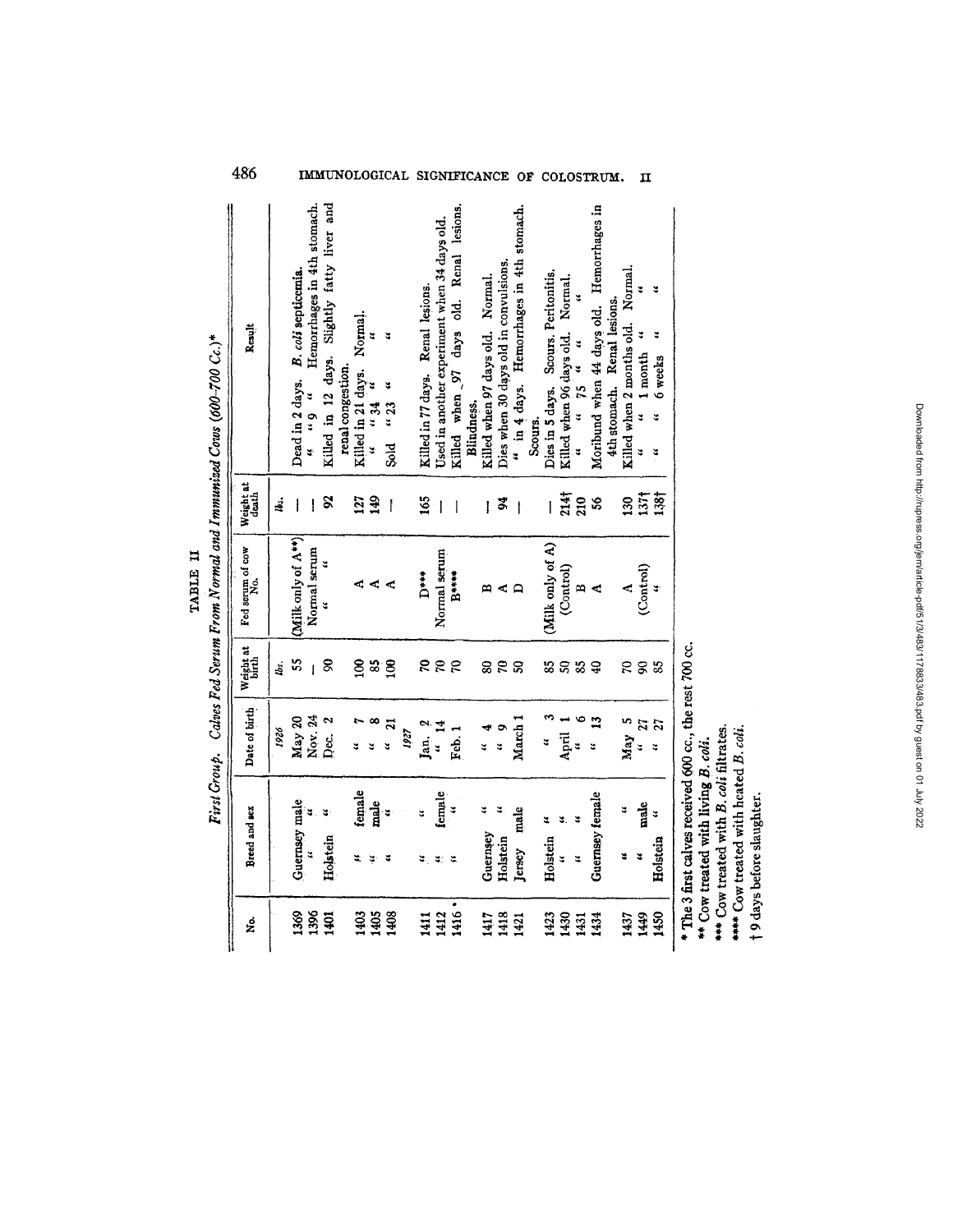# THEOBALD SMITH AND RALPH B. LITTLE **487**

| ż.                                                       | Breed and sex                     | Date of birth   | Approximate<br>weight at birth | Fed serum<br>of $\cos$                                                                                                                                                                          | Weight at<br>death                    | Result                                       |
|----------------------------------------------------------|-----------------------------------|-----------------|--------------------------------|-------------------------------------------------------------------------------------------------------------------------------------------------------------------------------------------------|---------------------------------------|----------------------------------------------|
|                                                          |                                   | 1927            | 1bi.                           |                                                                                                                                                                                                 | lbs.                                  |                                              |
| 1461                                                     | Holstein male                     | Sept. 6         | $\frac{19}{2}$                 | (Control)                                                                                                                                                                                       | <b>E41</b>                            | Killed, 1 mo. 17 days old. Normal.           |
|                                                          |                                   |                 | (at 6 days)                    |                                                                                                                                                                                                 |                                       |                                              |
|                                                          | 3<br>Jersey                       | 3               |                                |                                                                                                                                                                                                 | 134                                   | 2<br>ž                                       |
|                                                          | <b>Guernsey</b>                   | $\mathbf{z}$    | 9 X                            |                                                                                                                                                                                                 | 184                                   | $\frac{u}{23}$                               |
|                                                          | u<br>U                            |                 |                                |                                                                                                                                                                                                 |                                       | Dies when 43 days old in convulsions.        |
| 1466<br>1467 1472<br>1471 1472<br>1480 1481<br>1480 1481 | ¥<br>Holstein                     | 3               | 8852                           | $\begin{array}{c} \mathbf{B} \\ (\text{Control}) \\ \mathbf{A} \\ \mathbf{B} \\ (\text{Control}) \\ (\text{Control}) \\ \mathbf{A} \\ \mathbf{A} \\ (\text{Control}) \\ \mathbf{B} \end{array}$ | <b>HAS2#</b>                          | Normal<br>Killed, 2 mo. 15 days old.         |
|                                                          | Guernsey female<br>"              | Oct. 28         |                                |                                                                                                                                                                                                 |                                       | ă<br>$\infty$                                |
|                                                          |                                   | Dec. 12         |                                |                                                                                                                                                                                                 |                                       | 4<br>25                                      |
|                                                          | male<br>¥                         | 2<br>$\ddot{a}$ | $8*8$                          |                                                                                                                                                                                                 | $\begin{array}{c} \hline \end{array}$ | day                                          |
|                                                          | š<br>Holstein                     | ž               |                                |                                                                                                                                                                                                 | 181                                   | ะ<br>days                                    |
|                                                          | ¥<br>₹                            | 28<br>4         |                                |                                                                                                                                                                                                 |                                       |                                              |
|                                                          |                                   | 1928            |                                |                                                                                                                                                                                                 |                                       |                                              |
|                                                          | ž<br>Guernsey                     | fan. 10         |                                |                                                                                                                                                                                                 |                                       |                                              |
|                                                          | Jersey                            | Feb. 13         |                                | $\begin{array}{c} \text{(Control)}\\ A\\ A\\ \end{array}$                                                                                                                                       |                                       |                                              |
|                                                          | Holstein female                   | $\frac{1}{2}$   |                                |                                                                                                                                                                                                 |                                       |                                              |
| <b>28234</b>                                             | male<br>"<br>$\ddot{\phantom{a}}$ | $\frac{14}{14}$ | 32833                          |                                                                                                                                                                                                 | <b>포음</b> 드 영 의                       | 3                                            |
| 1498                                                     | 3                                 | March 14        |                                | (Control)<br>(Milk only                                                                                                                                                                         |                                       | Dies in 37 hours. B. coli septicemia.        |
|                                                          |                                   |                 |                                | of $B$ )                                                                                                                                                                                        |                                       |                                              |
| 1499                                                     | Guernsey "                        | $\frac{15}{15}$ | 8                              |                                                                                                                                                                                                 | $\boldsymbol{\mathcal{S}}$            | Killed, 2 mo. old. Scours. B. coli cystitis. |

|                        | į                                                |
|------------------------|--------------------------------------------------|
| H<br>.<br><b>AJBLE</b> | ֧֧֦֧֦֧֢ׅ֧֧֧֧֦֧֧֧֚֚֚֚֚֚֚֚֚֚֚֚֚֚֚֚֚֚֚֚֚֚֚֝֓֡֓֓֓֡֓֓ |
|                        |                                                  |
|                        |                                                  |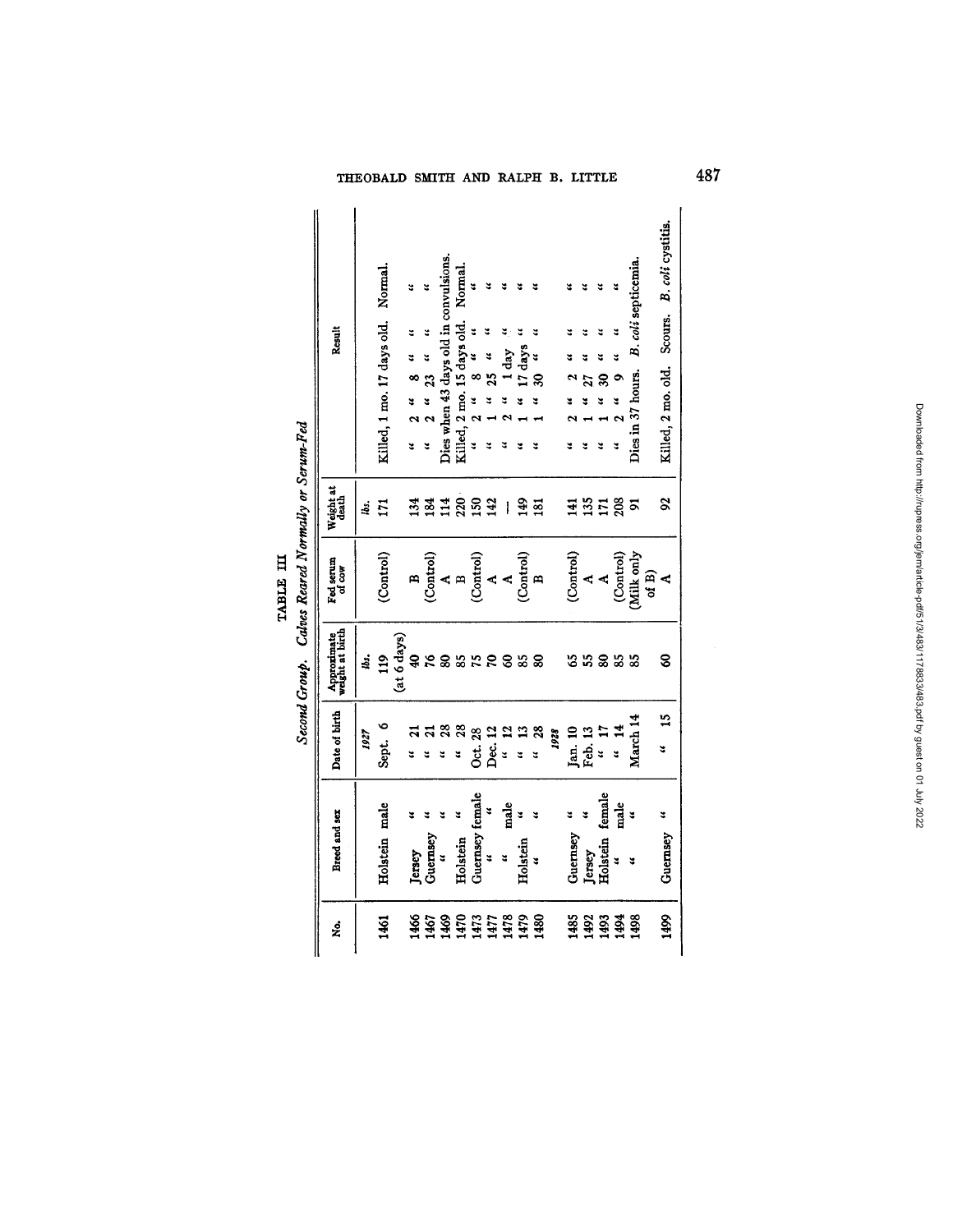TABLE IV

## 488 IMMUNOLOGICAL SIGNIFICANCE OF COLOSTRUM. II

Downloaded from http://rupress.org/jem/article-pdff51/3/483/1178833483.pdf by guest on 01 July 2022 Downloaded from http://rupress.org/jem/article-pdf/51/3/483/1178833/483.pdf by guest on 01 July 2022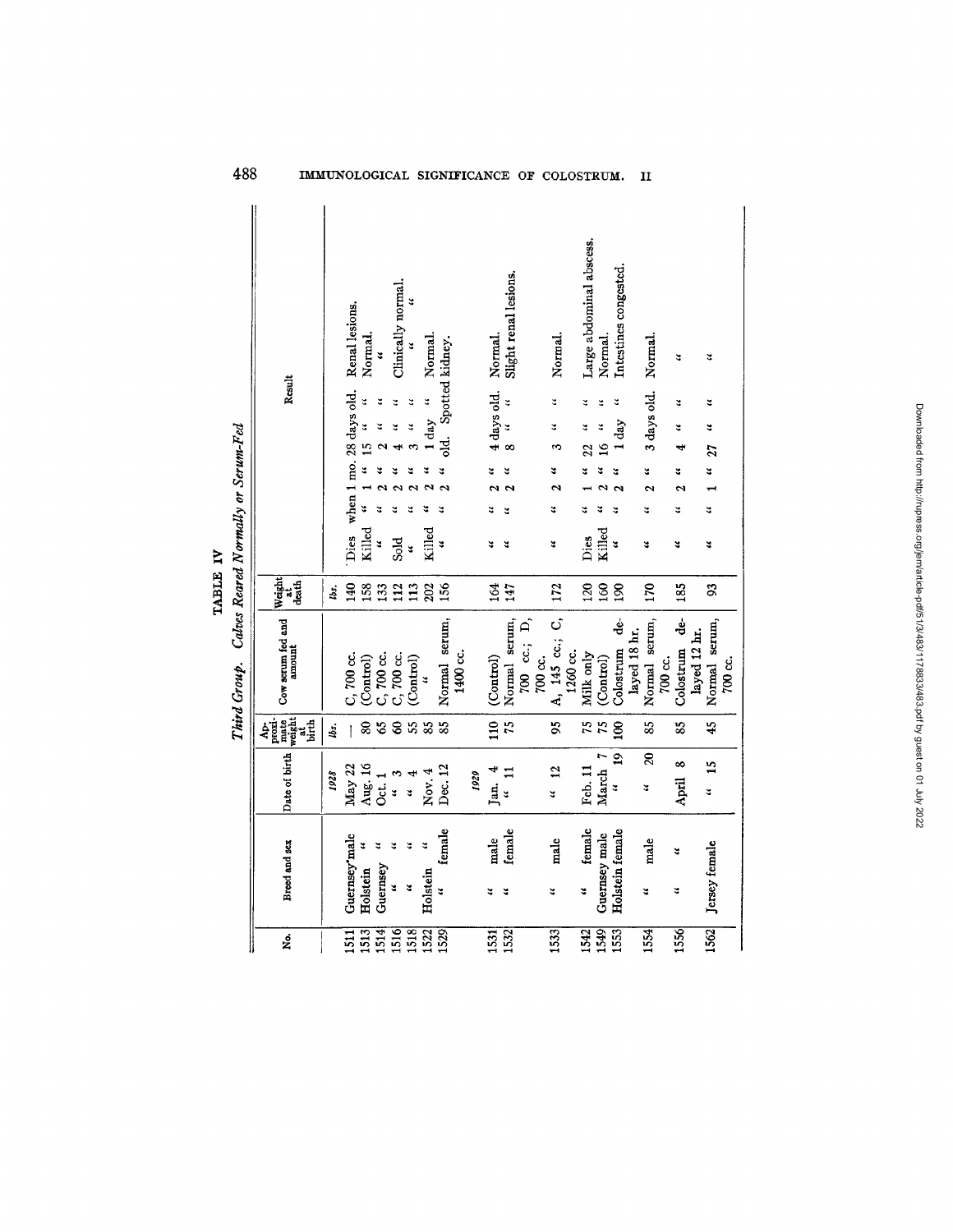they would have remained normal indefinitely. Three of the calves had hemorrhages of the mucosa of the fourth stomach. This condition, to which attention has been called in previous publications, is probably the result of prenatal causes not yet defined. The hemorrhages vary from pale red dots to active petechial, closely set hemorrhages covering the entire mucosa. They may disappear quickly or continue to discharge blood for weeks and are probably the immediate or remote contributory cause of death in such animals. They may have been responsible for the death of Calf 1434. If we exclude this animal, there is one tardy death among 6 fed with serum of Cow A and one calf with renal disease among 3 fed with serum of Cow B.

Three control calves kept with their dams for a few days and then put under the same conditions as the experimental calves remained normal.

*Second Group (1927-8).--In* planning the experiments of the first group, the possibility that calves which had successfuUy weathered the early dangerous *B. coli* period might suffer from diseases developing later was not fully realized. Some calves were killed too early. The pathological conditions observed in the first group and in earlier published studies led to various conjectures as to the nature and causes of the conditions. To eliminate some of these a second group was subjected to the same treatment and a few more controls were introduced. These remained with the dam from 4 to 6 days and were then transferred to the Department units. This group was kept under observation long enough to permit the evolution and closer study of the diseases which had appeared in the first group. AU serum-fed calves received 700 cc. serum.

From Table III it will be noted that there were 6 controls, 9 serum-fed and 1 milk-fed calf. Those surviving were kept at least  $1\frac{1}{2}$  months and most of them 2 months and longer. At the end of this period they were killed and autopsied. All controls remained normal. Of the serum-fed animals, one died in convulsions when 43 days old. One (1499) went through several attacks of scours and later developed a B. coli cystitis. The calf receiving milk only from Cow B died of B. *coli* septicemia.

*Third Group (1998-9).--In* this group were 16 calves. The treatment was the same as in the other groups, excepting that the amount and source of the serum fed differed from those of the earlier groups and from animal to animal. Five calves were introduced as controls. Three were fed with serum of Cow C (mutant *B. coli* treatment), and 3 received normal cow serum. One received normal serum and serum of Cow *D (B. coli* filtrate serum) in equal amounts; another chiefly C serum plus 1/10 A serum. In two the first feedings were with milk and colostrum feeding was delayed 12 hours and 18 hours respectively. One was fed milk only. This animal lived nearly 2 months and died within 15 minutes in convulsions. The autopsy showed the presence of a large abdominal abscess, originating in the track of the urachus. All 5 controls remained normal. Of the serum-fed, one died with renal disease. A second, although with normal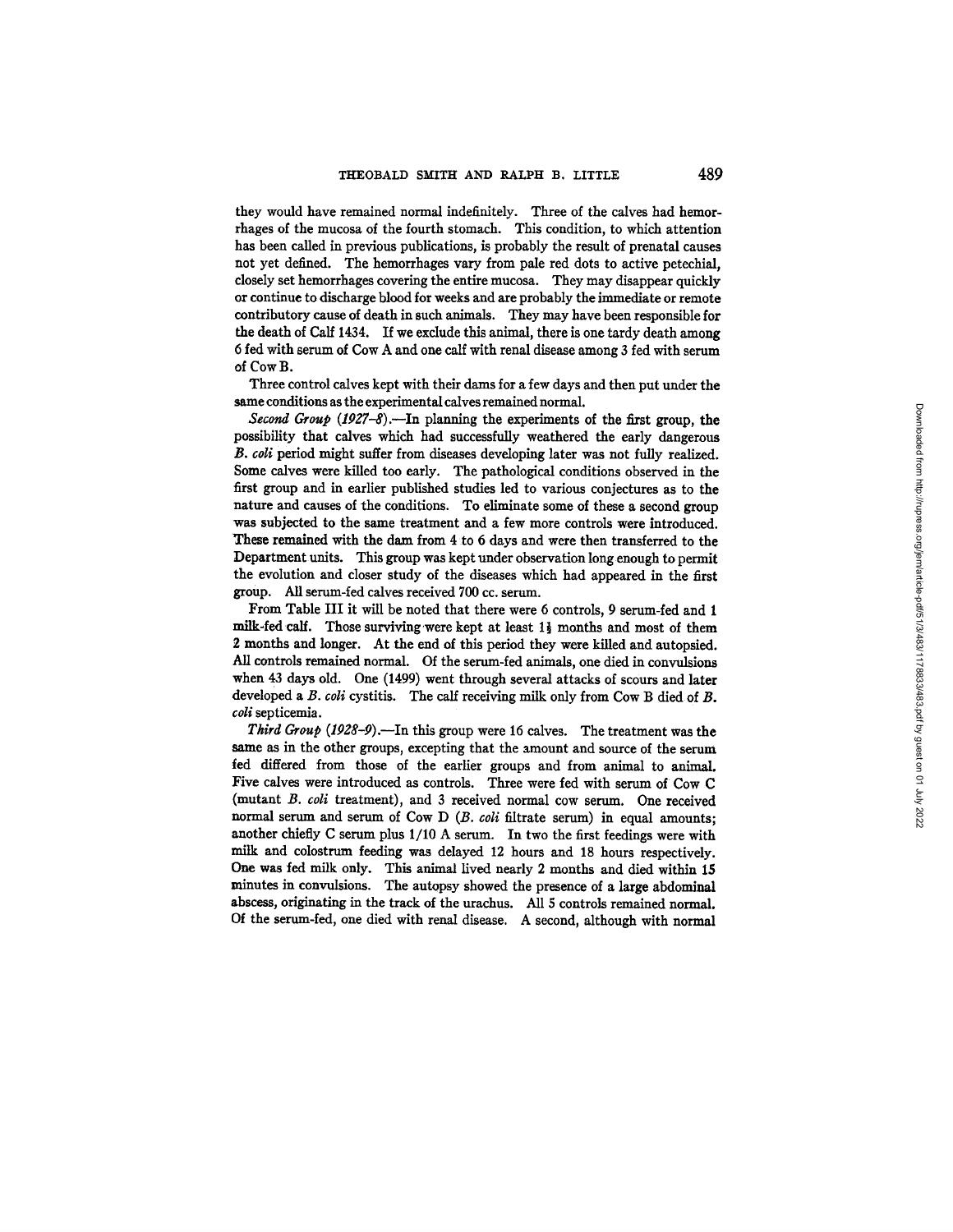clinical history and autopsy, had slightly heavier kidneys and intranuclear bodies in the uriniferous tubules to be described more fully in another paper.<sup>5</sup>

### DISCUSSION

The outcome of the three experiments shows that feeding an adequate amount of serum (600 cc. or more), either'from normal cows or from those immunized with one type of *B. coli*, in place of colostrum prevented the early fatalities attributable to *B. coli,* but did not protect all calves from renal lesions or fatal convulsive attacks during the 2nd month of life. That the serum is somehow negatively responsible for these delayed morbid conditions is indicated by the significant fact that all 11 control calves of the second and the third group remained normal whereas of the 17 serum-fed animals of these same groups 2 died. The greater success in preventing disease in these groups as compared with the first group cannot be adequately interpreted in default of knowledge concerning the causes of the convulsive symptoms and renal lesions. The rarity and unexpected appearance of these conditions have interfered thus far with a more thorough study of them.

The age of the serum, normal and immune, varied considerably. Some of it was nearly 2 years old when fed. The guinea pig tests indicated very little antibody decline when the serum was kept refrigerated in nearly full containers. All of the serum was passed through Berkefeld filters and stored without the addition of antiseptics.

The value of the monovalent *B. coli* serum as compared with that of normal cows could have been determined only by a large series of tests on account of the genetically variable animal material, the fluctuating conditions of seasons and of the dairy cow during pregnancy. However, the complete history of the calves, of which the details have been omitted, indicated a greater freedom from early diarrheas among those fed 'immune than among those receiving normal serum. The experiments bring out the fact that there is nothing qualitatively different in colostrum from normal serum but that the former is quantitatively more effective so far as the content of antibodies is involved. It should be borne in mind that the normally fed calf receives an amount

i Smith, *T., J. Exp. Med.,* 1930, 51,519.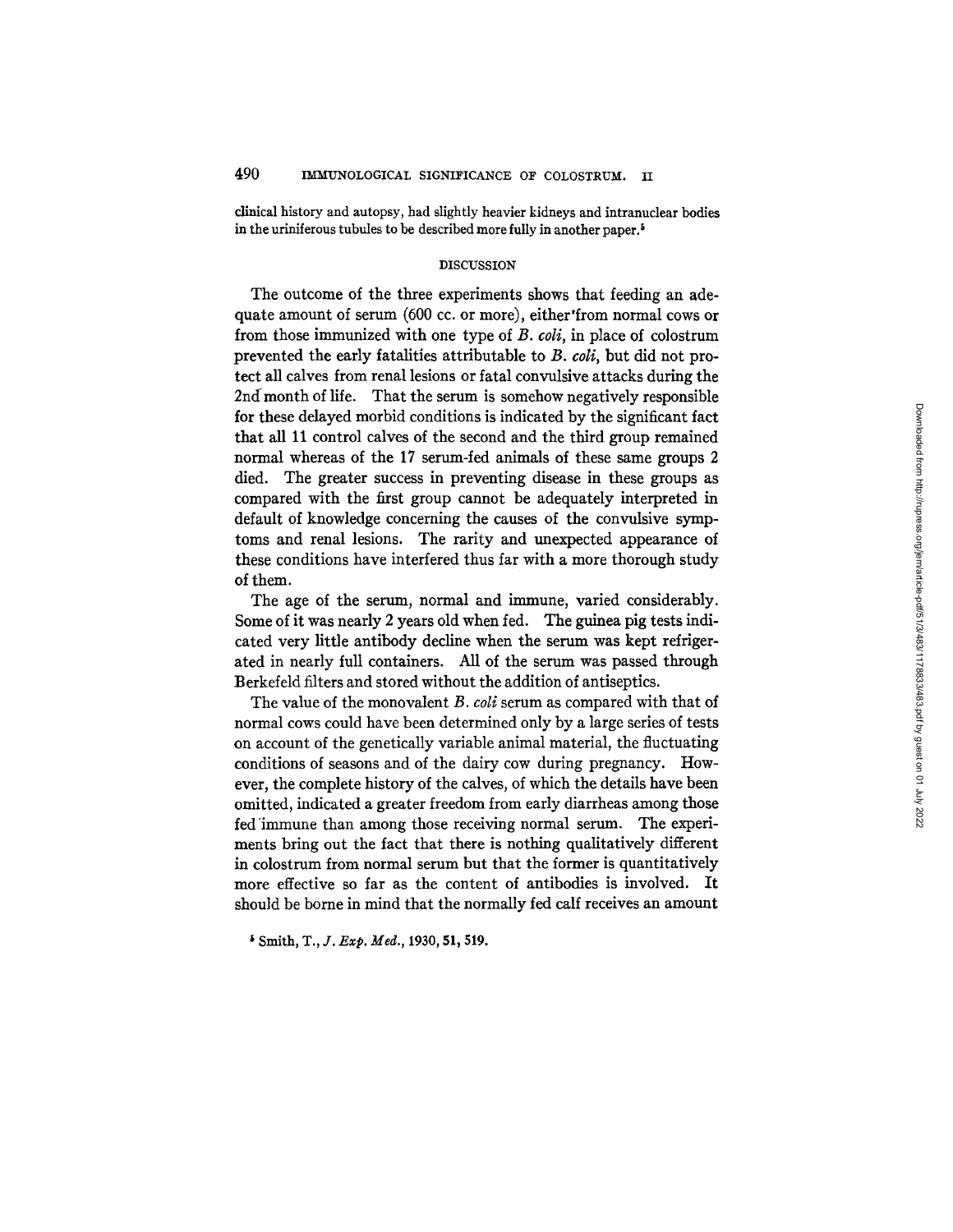of colostrum much larger than the serum fed. It would require 2 to 3 liters of normal serum to match the antibody content of the usual amount of colostrum ingested. The inference is thus permitted that there is a large factor of safety in the normal feeding of the newborn calf. That colostrum contains favoring substances not present in serum, as has been claimed at times, is not denied, but the experiments indicate that a sufficient quantity of serum is in 9 out of 10 cases capable of replacing colostrum without injury to the calf. The experiments also indicate that the chief and perhaps the only function of colostrum is to protect the young animal against an early invasion of miscellaneous semi-pathogenic microorganisms by way of the digestive and the umbilical tract.

The pathological conditions appearing in the 2nd month in the serum-fed calves are probably not new diseases but such as are occasionally encountered in calves fed naturally. In the practical application of serum feeding to eliminate contact with the dam immediately after birth, it is suggested that the method might be distinctly reenforced by two or three subcutaneous injections of small quantities of serum during the first 24 hours of life.

The advantages of immune serum do not appear to outweigh the cost of production and it is suggested that the normal serum be used, preferably in larger quantities, such as 1200 to 1500 cc. If possible, the source of the serum should be the same herd or at least herds in the same section of the country, until further experiments should demonstrate no important differences between, let us say, serum from the eastern states and that from the middle or western states. The interchange of cattle is, however, of more importance than locality in the dissemination of infectious agents that tend to become endemic.

The feeding of milk alone, even from highly immunized cows, is again shown powerless to prevent rapid or delayed death.

Though the outcome of these experiments appears on the surface of little practical value, it may be safely predicted that the encroachment of the slowly developing, insidious infectious agents--such as tuberculosis, contagious pleuro-pneumonia, paratuberculosis, and diseases due perhaps to other still undefined agents--will be more dangerous in the dairy herds of the future as they continue to grow in size. In the thoroughbred Guernsey and Jersey cattle the spread of paratubercu